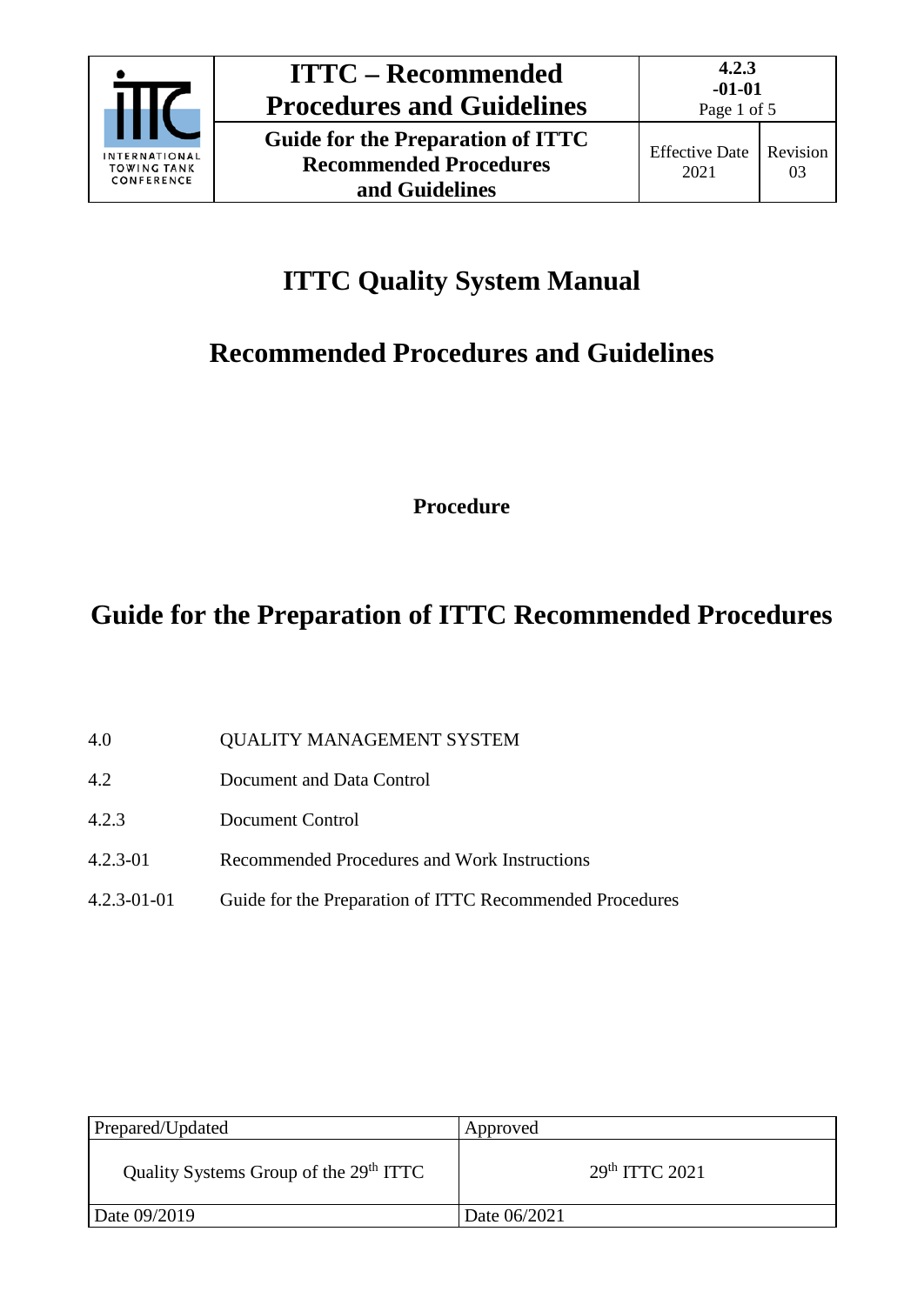

### **ITTC – Recommended Procedures and Guidelines Guide for the Preparation of ITTC Recommended Procedures and Guidelines**

### **Table of Contents**

- **1. PURPOSE [..............................................3](#page-2-0) 2. [SCOPE....................................................3](#page-2-1)**
- **3. [DEFINITIONS.......................................3](#page-2-2)**
- **4. DESCRIPTION [.....................................3](#page-2-3)**

| 4.2 Contents and Format 3  |  |
|----------------------------|--|
| 4.3 Structure of Contents3 |  |
|                            |  |
|                            |  |

**5. [RESPONSIBILITY IN GENERAL.....5](#page-4-0)**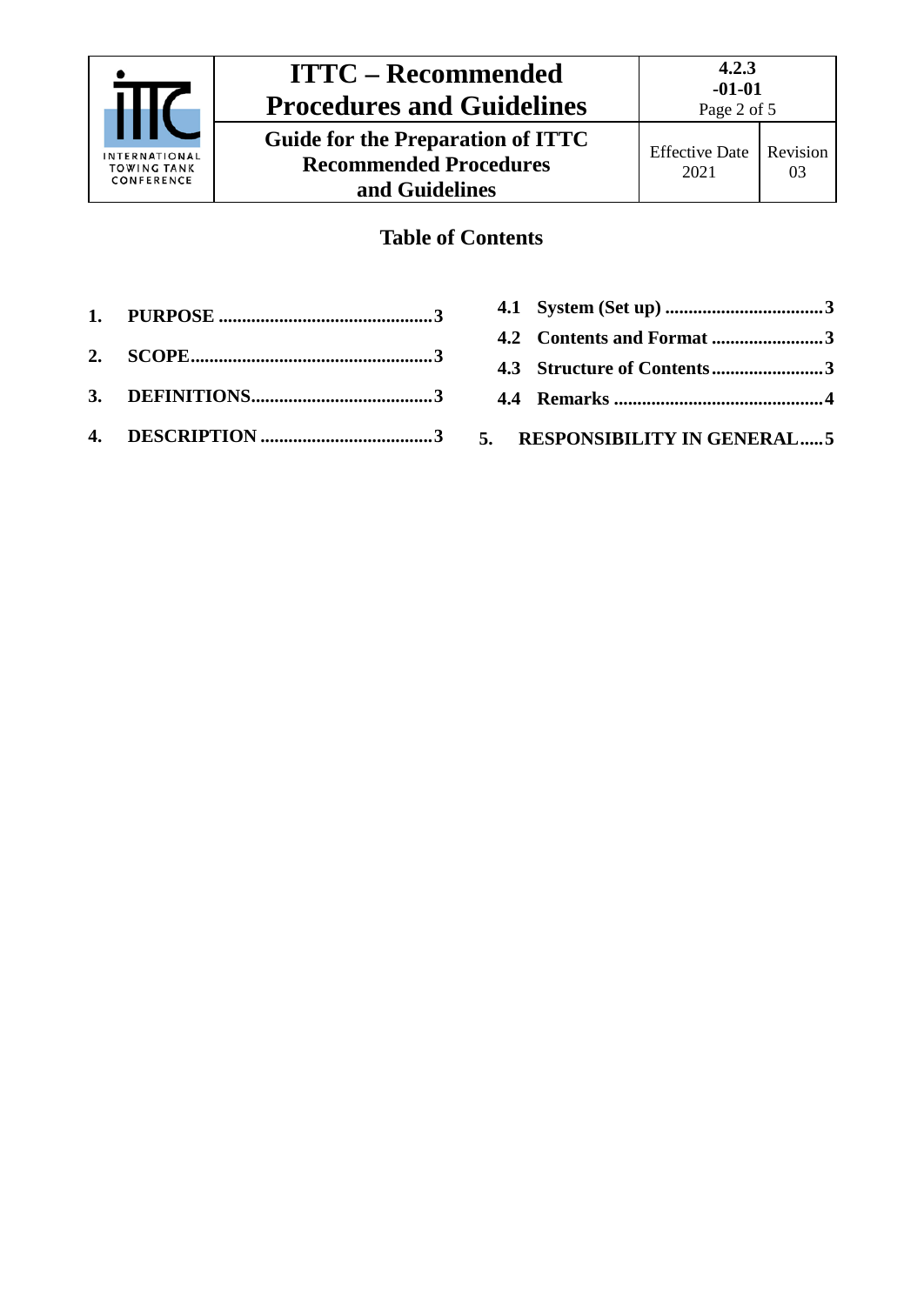

### **Guide for the Preparation of ITTC Recommended Procedures and Guidelines**

#### <span id="page-2-0"></span>**1. PURPOSE**

This procedure is an example for procedures according to ISO 9001 with regard to its structure requiring: purpose, scope, definitions, description of procedure, responsibility.

This procedure is a guide and gives standards for the preparation for ITTC Recommended Procedures and Guidelines

It should ensure that recommended procedures are prepared following a defined structure and format

#### <span id="page-2-1"></span>**2. SCOPE**

All committees and groups of ITTC who prepare ITTC Recommended Procedures and Guidelines.

#### <span id="page-2-2"></span>**3. DEFINITIONS**

#### **Procedure**:

A manner of proceeding or acting. The method of conducting a course of action

#### **ITTC Recommended Procedure**:

A procedure which has been adopted by the Full Conference as a recommended procedure. A guide for a manner or method of proceeding, testing or calculation recommended by ITTC to the member organisations.

#### **ITTC Guideline**

A guideline is a document that provides guidance or advice on a matter which is not ruled by a Recommended Procedure. A guideline can only describe topics which cannot be documented by an ITTC Recommended Procedure.

The requirement for a guideline may be specified in the terms or reference for a Technical Committee or Group, or proposed with justification, in advance of a draft being written, by the Technical Committee or Group and approved by the Advisory Council. A proposed ITTC Recommended Procedure that fails to meet the criteria for publication of procedures shall not be published as a guideline.

#### <span id="page-2-4"></span><span id="page-2-3"></span>**4. DESCRIPTION**

#### **4.1 System (Set up)**

The document is identified by a document Number which relates to ISO 9000.

#### <span id="page-2-5"></span>**4.2 Contents and Format**

The formal format is indicated in the layout of Procedure 4.2.3-01-03.

#### <span id="page-2-6"></span>**4.3 Structure of Contents**

The following formal structure should be followed:

Items which are not relevant can or should be omitted. The items which are in Italic letters have to be included.

#### **Heading (Name of Procedure or Guideline)**

- **1. PURPOSE OF PROCEDURE/GUIDE-LINE**
- 2. **DESCRIPTION OF PROCEDURE /GUIDELINE** *2.1 preparation*

*2.2 execution of procedure*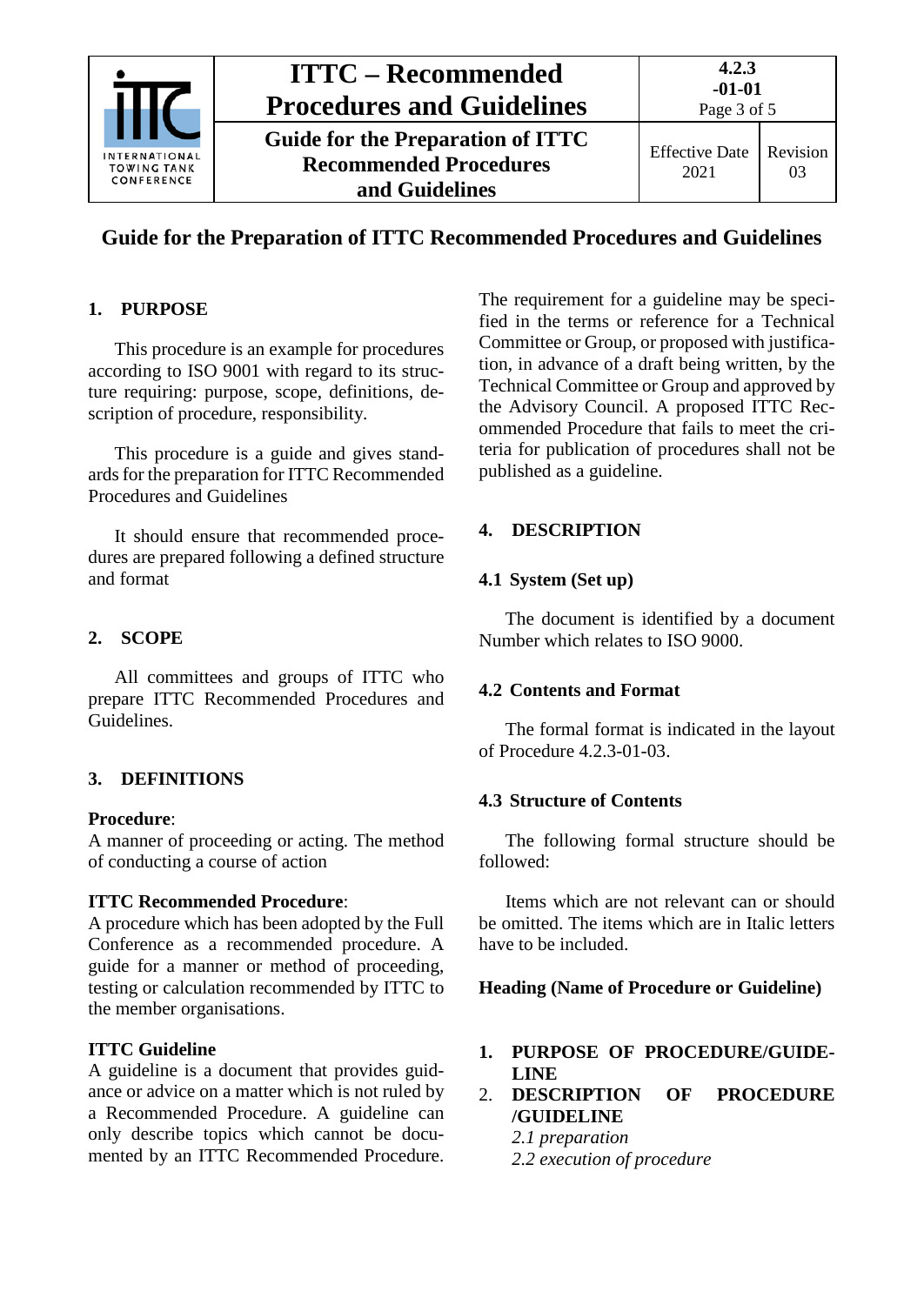

## **ITTC – Recommended Procedures and Guidelines Guide for the Preparation of ITTC**

**Recommended Procedures and Guidelines**

**4.2.3**

2.3 evaluation, extrapolation

#### 3. **VALIDATION**

*3.1 uncertainty analysis 3.2 test - calculation 3.3 test - full scale 3.4 benchmark tests*

#### 4. **PARAMETERS; SYMBOLS**

*4.1 parameters to be taken into account*, *4.2 recommendations of ITTC for parameters if there are any(e.g. friction line 57)*

### **5. REFERENCES**

#### <span id="page-3-0"></span>**4.4 Remarks**

4.4.1 Purpose of a Procedure or Guideline

The purpose of a procedure or guideline should be a concise statement describing the objective of the procedure or guideline—what is it intended to accomplish.

4.4.2 Description of the Procedure or Guideline

The description of a procedure/guideline should principally contain only methodology, working instructions or use of physical laws or parameters etc. about which the Conference is able to decide. There should not be any intentions or recommendations for future work.

The formulation of the procedures or guidelines should be concise, clear and not contain explanations of physical laws, symbol terminology. The explanations should be included in the technical committee reports to which reference should be made.

The description of the procedure or guideline (item 2 of 4.3, above) should be well structured e.g.:

preparation of tests experiment procedure measurement analysis extrapolation method deliverables/presentation of the results

The description of the procedure/guideline may contain alternatives. However, in such case criteria should be given.

#### 4.4.3 Validation

The validation section of a procedure or guideline is intended to substantiate the Procedure or Guideline. As listed in item 3 of 4.3, above, the validation should include items such as uncertainty analysis for the recommended procedure or guideline, example calculations, full-scale data, and benchmark experiments and calculations.

#### 4.4.4 Parameters/Symbols List

The parameters/symbols list should contain all parameters which are of importance to that procedure (even if the parameters are in common usage), together with the relevant symbol in the Symbols and Terminology List.

In case the parameter does not have a corresponding symbol into the list, the Committee shall send a proposed symbol to the QSG while submitting the procedure to the Advisory Council for approval.

#### 4.4.5 Reference Citations

Within the text, references should be cited by giving the last name of the author(s) and the